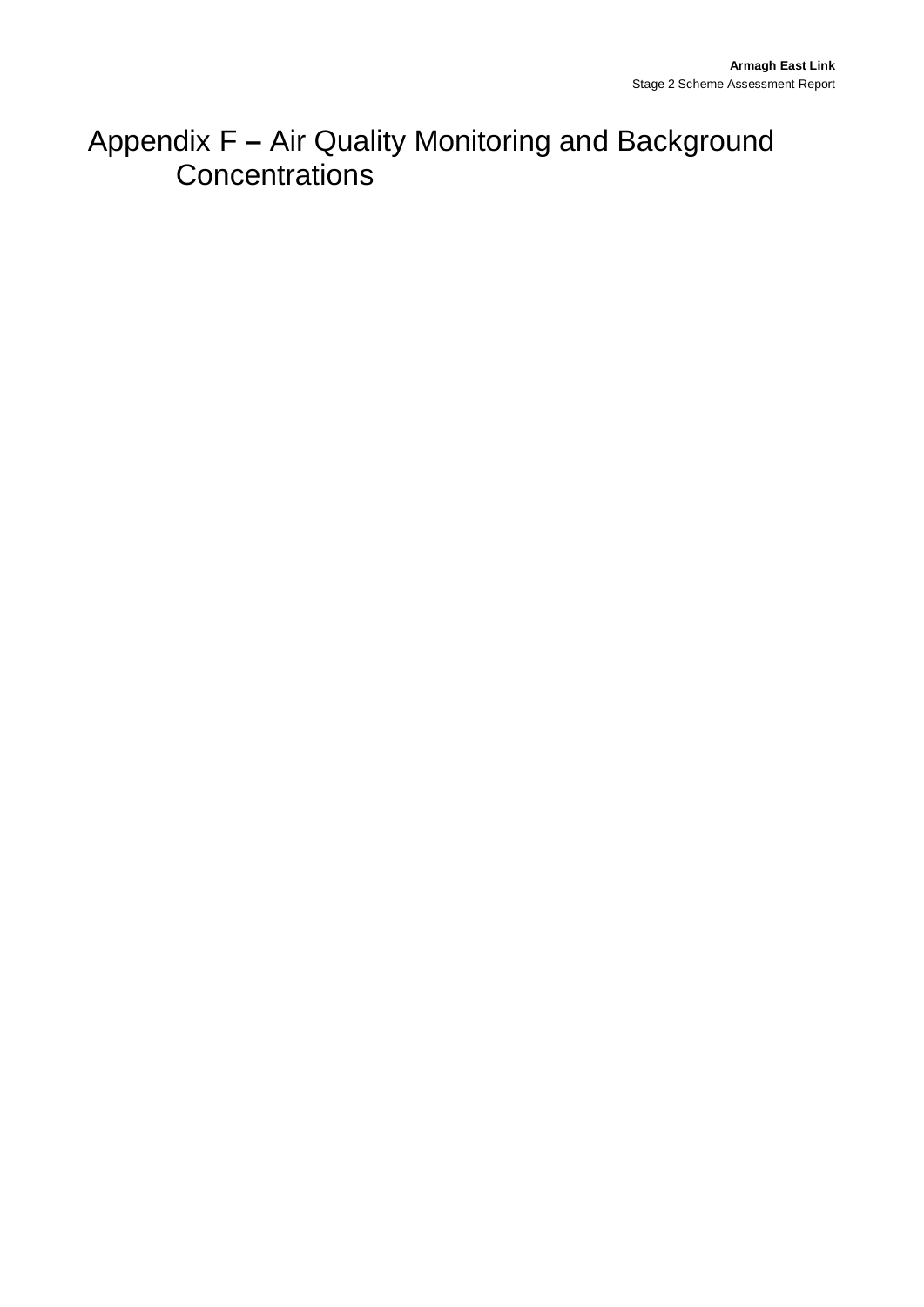| $\boldsymbol{\mathsf{X}}$    | Y      | <b>Site Name</b>           | NO <sub>2</sub> annualised bias adjusted<br>concentration 2016 (µg.m <sup>-3</sup> ) | <b>Data</b><br>Capture (%) |
|------------------------------|--------|----------------------------|--------------------------------------------------------------------------------------|----------------------------|
| 289233                       | 346334 | Portadown Road             | 35.2                                                                                 | 100.0%                     |
| 290714                       | 346650 | <b>Tirnascobe Road</b>     | 17.9                                                                                 | 100.0%                     |
| 289205                       | 345812 | <b>Killuney Park Road</b>  | 10.1                                                                                 | 100.0%                     |
| 288534                       | 345803 | Portadown Road (2)         | 34.5                                                                                 | 83.3%                      |
| 287698                       | 345491 | College Hill               | 29.7                                                                                 | 83.3%                      |
| 288045                       | 345149 | Victoria Street            | 26.9                                                                                 | 83.3%                      |
| 289298                       | 345215 | Hamiltonsbawn Road         | 10.3                                                                                 | 100.0%                     |
| 290104                       | 345288 | Hamiltonsbawn Road         | 11.0                                                                                 |                            |
| 289160                       | 346670 | Drumman Hill               | 7.5                                                                                  | 100.0%                     |
| 287344                       | 344770 | <b>Irish Street</b>        | 48.9                                                                                 | 83.3%                      |
| 287894                       | 344990 | Newry Road                 | 59.4                                                                                 | 100.0%                     |
| 288637                       | 343876 | Canavancaw Road            | 23.6                                                                                 | 100.0%                     |
| 289787                       | 344172 | <b>Edenaveys Gardens</b>   | 10.3                                                                                 | 100.0%                     |
| 291049                       | 342307 | Markethill Road            | 11.7                                                                                 | 83.3%                      |
| 287517                       | 345826 | Armagh CM                  | 44.8                                                                                 | 100.0%                     |
| 290357                       | 342971 | Derryraine Road            | 8.3                                                                                  |                            |
| 291082                       | 343698 | Drumbeemore Road           | 5.9                                                                                  | 100.0%                     |
| 291049                       | 342307 | <b>Killuney Road</b>       | 11.7                                                                                 | 100.0%                     |
| 290011                       | 345553 | Tirnascobe Road (2)        | 6.9                                                                                  | 100.0%                     |
| 291180                       | 345794 | Tirnascobe Road (3)<br>6.1 |                                                                                      | 100.0%                     |
| 291592                       | 344952 | <b>Bannvale Vistas</b>     | 9.3                                                                                  | 100.0%                     |
| 288975                       | 344656 | <b>Dobbins Grove</b>       | 22.2                                                                                 | 100.0%                     |
| 288567                       | 344762 | Greenfield Way             | 10.3                                                                                 | 100.0%                     |
| 288780                       | 344248 | Thornleigh                 | 8.9                                                                                  | 83.3%                      |
| 288987                       | 344108 | <b>Stockingmans Hills</b>  | 14.5                                                                                 | 100.0%                     |
| 290008                       | 345095 | <b>Edenaveys Road</b>      | 7.7                                                                                  | 100.0%                     |
| <b>Air Quality Objective</b> |        |                            | 40                                                                                   |                            |

*Table F-1 NO2 Diffusion Tube Monitoring Sites within 1km of the Scheme*

*Table F-2 Background Pollutant Concentrations Obtained for 1km2 Grids Covering the Proposed Scheme Options and Surrounding Road Network*

| $1 \text{km}^2$ grid | <b>Pollutant</b>  | Background pollutant concentration ( $\mu$ g.m <sup>-3</sup> ) |      |      |
|----------------------|-------------------|----------------------------------------------------------------|------|------|
| (OS ref)             |                   | 2014                                                           | 2016 | 2020 |
|                      | NO <sub>x</sub>   | 6.7                                                            | 6    | 4.8  |
| 289500; 343500       | NO <sub>2</sub>   | 5.2                                                            | 4.7  | 3.7  |
|                      | $PM_{10}$         | 11.3                                                           | 11.1 | 10.7 |
|                      | PM <sub>2.5</sub> | 7.7                                                            | 7.5  | 7.2  |
|                      | NO <sub>x</sub>   | 6.0                                                            | 5.5  | 4.3  |
| 290500; 343500       | NO <sub>2</sub>   | 4.7                                                            | 4.2  | 3.4  |
|                      | $PM_{10}$         | 11                                                             | 10.7 | 10.3 |
|                      | PM <sub>2.5</sub> | 7.4                                                            | 7.2  | 6.8  |
|                      | NO <sub>x</sub>   | 9.0                                                            | 8.1  | 6.2  |
| 288500; 344500       | NO <sub>2</sub>   | 6.9                                                            | 6.2  | 4.8  |
|                      | $PM_{10}$         | 13.4                                                           | 13.2 | 12.7 |